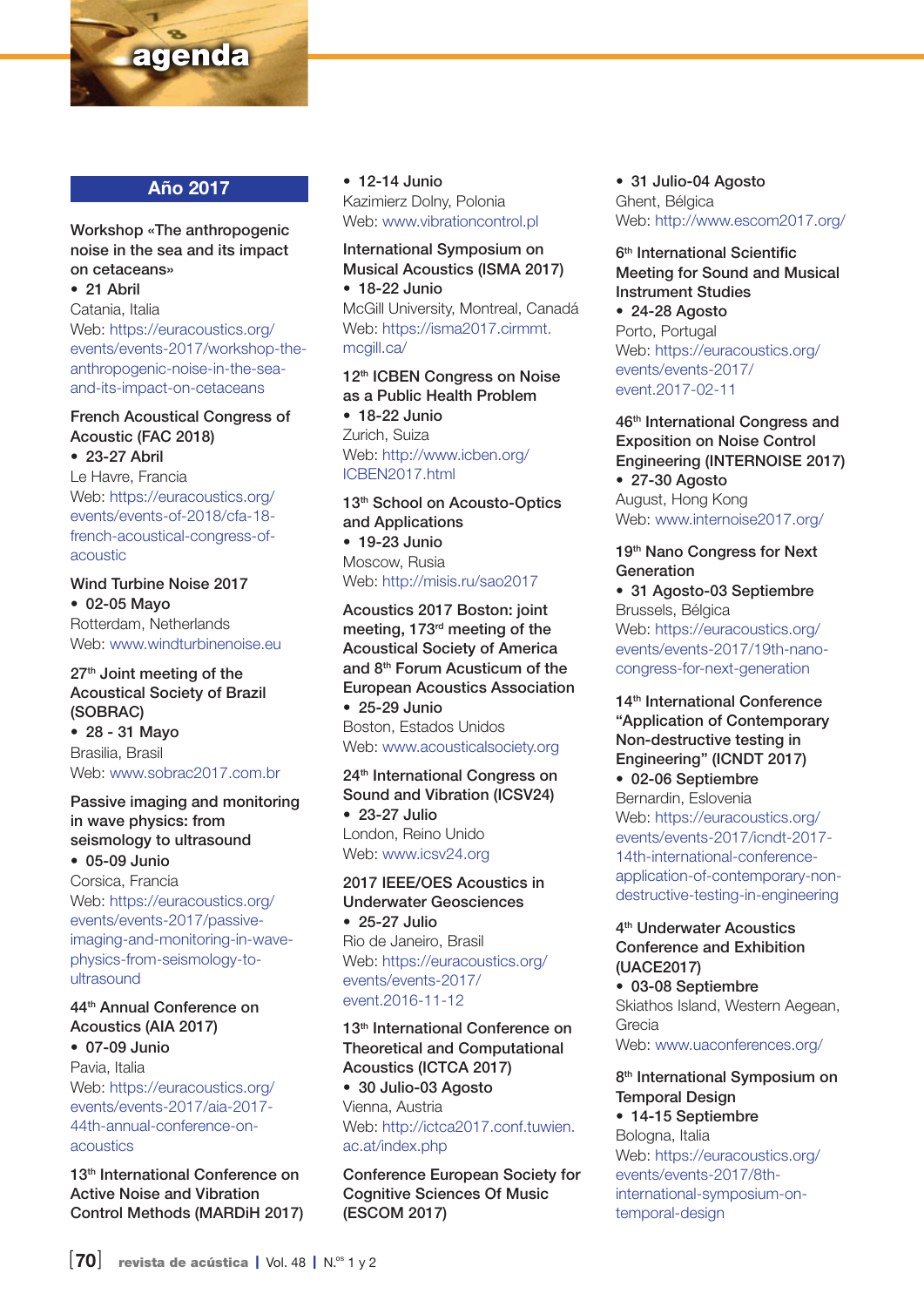

Simposio Europeo sobre Aplicaciones en Acústica **Submarina** • 03 Octubre

Marín, Pontevedra, España Web: [http://www.sea-acustica.](http://www.sea-acustica.es/index.php?id=740) [es/index.php?id=740](http://www.sea-acustica.es/index.php?id=740)

#### TECNIACUSTICA® 2017

48º Congreso Español de Acústica Encuentro Ibérico de Acústica • 04-06 Octubre A Coruña, España Web: [http://www.sea-acustica.](http://www.sea-acustica.es/index.php?id=494) [es/index.php?id=494](http://www.sea-acustica.es/index.php?id=494)

Simposio Europeo sobre Edificación Acústica Sostenible

• 05 Octubre A Coruña, España Web: [http://www.sea-acustica.](http://www.sea-acustica.es/index.php?id=499) [es/index.php?id=499](http://www.sea-acustica.es/index.php?id=499)

#### 8<sup>th</sup> International Conference and Exhibition on Lasers, Optics & **Photonics**

• 15-17 Noviembre Las Vegas, Estados Unidos Web: [https://euracoustics.org/](https://euracoustics.org/events/events-2017/event.2017-01-05) [events/events-2017/](https://euracoustics.org/events/events-2017/event.2017-01-05) [event.2017-01-05](https://euracoustics.org/events/events-2017/event.2017-01-05)

#### Acoustics 2017 Perth-Sound, Science and Society • 19-22 Noviembre

Perth, Australia Web: [https://euracoustics.org/](https://euracoustics.org/events/events-2017/acoustics-2017-perth-sound-science-and-society) [events/events-2017/acoustics-](https://euracoustics.org/events/events-2017/acoustics-2017-perth-sound-science-and-society)[2017-perth-sound-science-and](https://euracoustics.org/events/events-2017/acoustics-2017-perth-sound-science-and-society)[society](https://euracoustics.org/events/events-2017/acoustics-2017-perth-sound-science-and-society)

Regional Conference on Acoustics and Vibration (RECAV 2017) • 26-29 Noviembre Bali, Indonesia Web: [www.aavi.its.ac.id](http://www.aavi.its.ac.id)

174<sup>th</sup> Meeting of the Acoustical Society of America • 04-08 Diciembre

New Orleans, Louisiana, Estados Unidos Web: [http://www.acousticalsociety.](http://www.acousticalsociety.org) [org](http://www.acousticalsociety.org)

#### 5<sup>th</sup> Symposium on the Acoustics of Poro-Elastic Materials (SAPEM)

• 06-08 Diciembre Le Mans, Francia Web: [https://euracoustics.org/](https://euracoustics.org/events/events-2017/5th-symposium-on-the-acoustics-of-poro-elastic-materials-sapem) [events/events-2017/5th](https://euracoustics.org/events/events-2017/5th-symposium-on-the-acoustics-of-poro-elastic-materials-sapem)[symposium-on-the-acoustics-of](https://euracoustics.org/events/events-2017/5th-symposium-on-the-acoustics-of-poro-elastic-materials-sapem)[poro-elastic-materials-sapem](https://euracoustics.org/events/events-2017/5th-symposium-on-the-acoustics-of-poro-elastic-materials-sapem)

#### International Congress on Ultrasonics (ICU 2017) • 18-20 Diciembre

Honolulu, Hawaii, Estados Unidos Web: [https://euracoustics.org/](https://euracoustics.org/events/events-2017/icu-2017-international-congress-on-ultrasonics) [events/events-2017/icu-2017](https://euracoustics.org/events/events-2017/icu-2017-international-congress-on-ultrasonics) [international-congress-on](https://euracoustics.org/events/events-2017/icu-2017-international-congress-on-ultrasonics)[ultrasonics](https://euracoustics.org/events/events-2017/icu-2017-international-congress-on-ultrasonics)

#### Año 2018

Noise and Vibration Emerging Methods (NOVEM 2018) • 07-09 Mayo Ibiza, España Web: [https://novem2018.](https://novem2018.sciencesconf.org/) [sciencesconf.org/](https://novem2018.sciencesconf.org/)

175<sup>th</sup> Meeting of the Acoustical Society of America • 07-11 Mayo Minneapolis, Estados Unidos Web: [http://www.acousticalsociety.](http://www.acousticalsociety.org) [org](http://www.acousticalsociety.org)

EURONOISE 2018 • 27-31 Mayo Heraklion, Crete, Grecia Web: [https://euracoustics.org/](https://euracoustics.org/events/eaa-conferences/) [events/eaa-conferences/](https://euracoustics.org/events/eaa-conferences/)

47<sup>th</sup> International Congress and Exposition on Noise Control Engineering (INTERNOISE 2018) • 26-29 Agosto

Chicago, Estados Unidos Web: [www.i-ince.org/](http://www.i-ince.org/)

XI Congreso Iberoamericano de Acústica TECNIACUSTICA® 2018 49º Congreso Español de Acústica X Congreso Ibérico de Acústica • 24-26 Octubre Cádiz, España Web: [http://www.sea-acustica.](http://www.sea-acustica.es) [es](http://www.sea-acustica.es)

#### 176<sup>th</sup> Meeting of the Acoustical Society of America

• 05-09 Noviembre Victoria, Canadá Web: [http://www.acousticalsociety.](http://www.acousticalsociety.org/) [org/](http://www.acousticalsociety.org/)

#### WESPAC 2018

• 11-15 Noviembre New Delhi, India Web: [https://euracoustics.org/](https://euracoustics.org/events/events-of-2018/event.2016-11-01) [events/events-of-2018/](https://euracoustics.org/events/events-of-2018/event.2016-11-01) [event.2016-11-01](https://euracoustics.org/events/events-of-2018/event.2016-11-01)

#### Año 2019

177<sup>th</sup> Meeting of the Acoustical Society of America • 13-17 Mayo Louisville, Kentucky, Estados Unidos Web: [http://www.acousticalsociety.](http://www.acousticalsociety.org/) [org/](http://www.acousticalsociety.org/)

48th International Congress and Exposition on Noise Control (INTERNOISE 2019) • 16-19 Junio Madrid, España Web: [http://www.sea-acustica.](http://www.sea-acustica.es) [es](http://www.sea-acustica.es)

23rd International Congress on Acoustics (ICA 2019) • 08-13 Septiembre Aachen, Alemania

Web:<http://www.ica2019.org/>